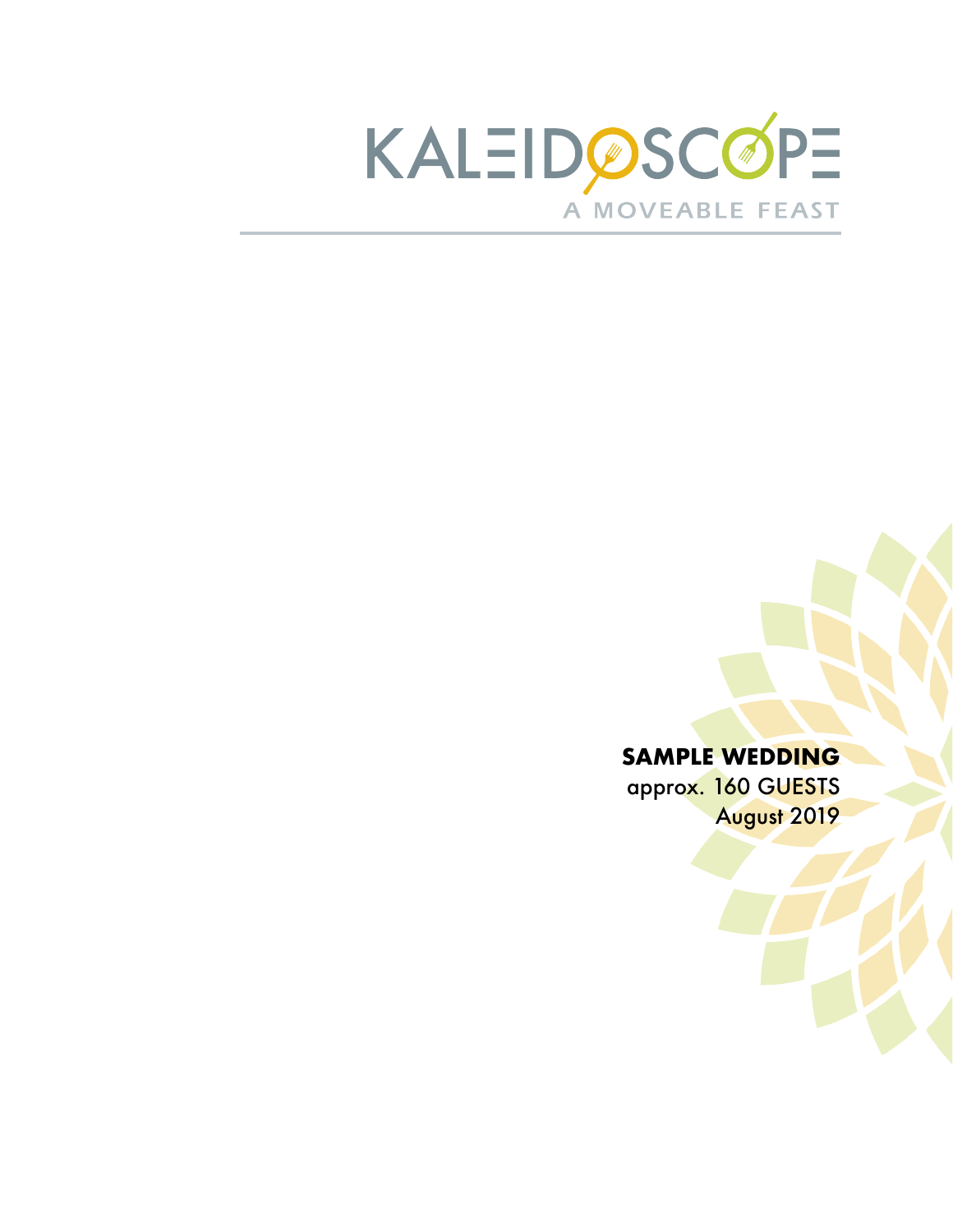

**SAMPLE WEDDING**  approx. 160 GUESTS August 2019

### **HORS D'OEUVRES:** PASSED

**"MEAT** & **POTATOES"** (GF) baby potato stuffed with ale-braised beef short rib, crispy shallot, roquefort cream

#### **MUSHROOM TOAST (vegetarian)**

toasted & buttered house-baked red fife sourdough, truffled brie, wild mushroom bruschetta, local honey

**CROQUETTE** (vegetarian) caramelized Vidalia onion, Gruyère cheese, French bread crust, rouille

**PICKEREL PAKORA** (GF) local pickerel, potato, jalapeño, red onion, accompanied by cool peach chutney

**DRUMETTE** (GF) local Frenched chicken wing, crispy coating, Thai sweet-sour-spicy glaze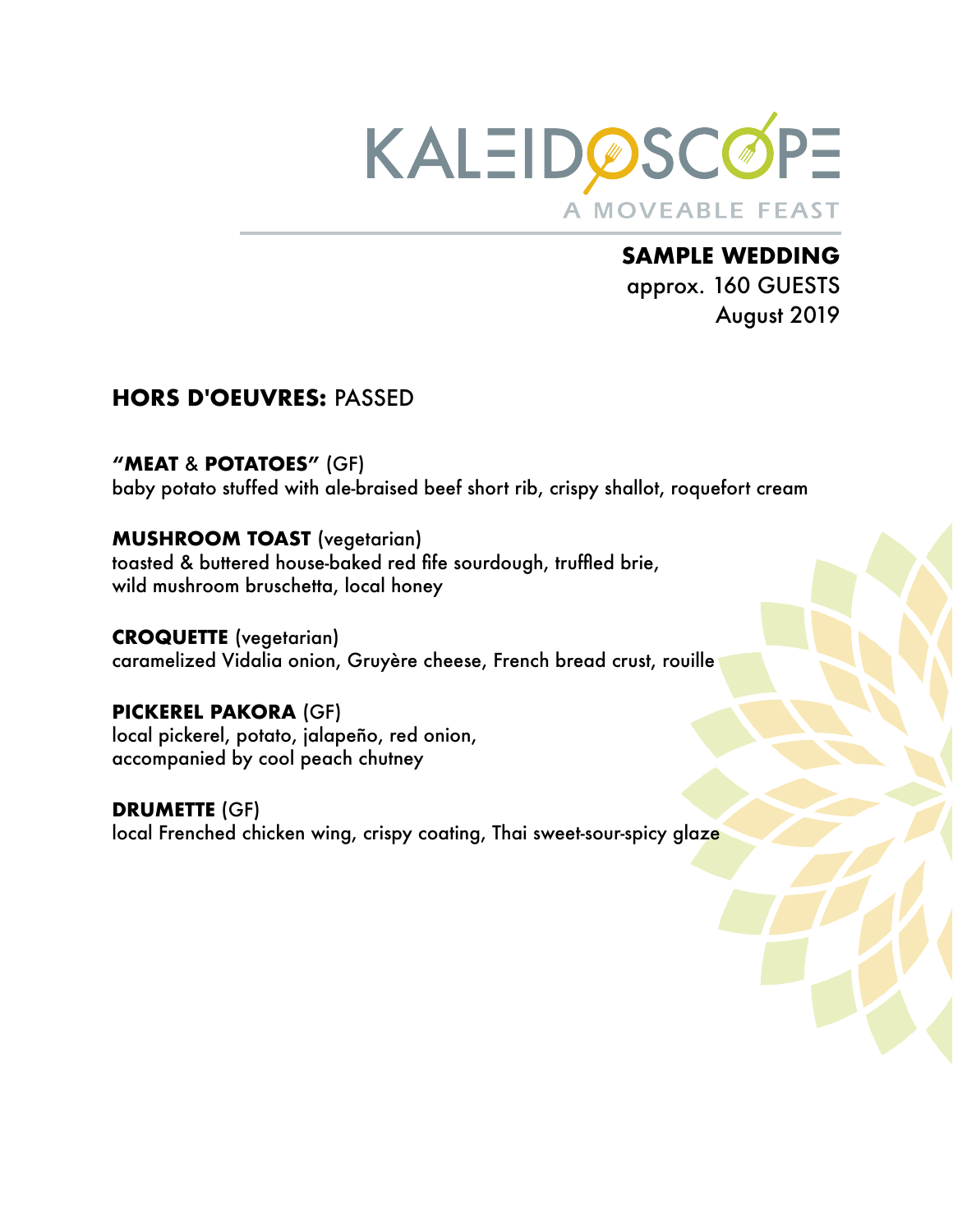

**SAMPLE WEDDING**  approx. 160 GUESTS August 2019

### **FIRST COURSE**: PLATED

**COUNTY CORN CHOWDER** (GF, vegan option available) asparagus, Saskatchewan black lentil & shishito pepper succotash, Meyer lemon créme fraîche, mustard cress *accompanied by house-baked sourdough focaccia* 

## **MAIN COURSE**: CHOICE, PLATED

#### **BISTRO TENDER** (GF)

beef teres major (aka shoulder tender), fennel-crusted, pan-seared & served medium, brandied demi glace, garlic & thyme potato cake, roasted heirloom carrots

### **CHICKEN SUPRÉME** (GF)

chive & black pepper mousseline stuffing, riesling-infused chicken jus parmesan risotto cake, parsnip purée

#### **VEGAN** (GF)

terrine of escaloped vegetables, crispy leek, almond curd, pomegranate molasses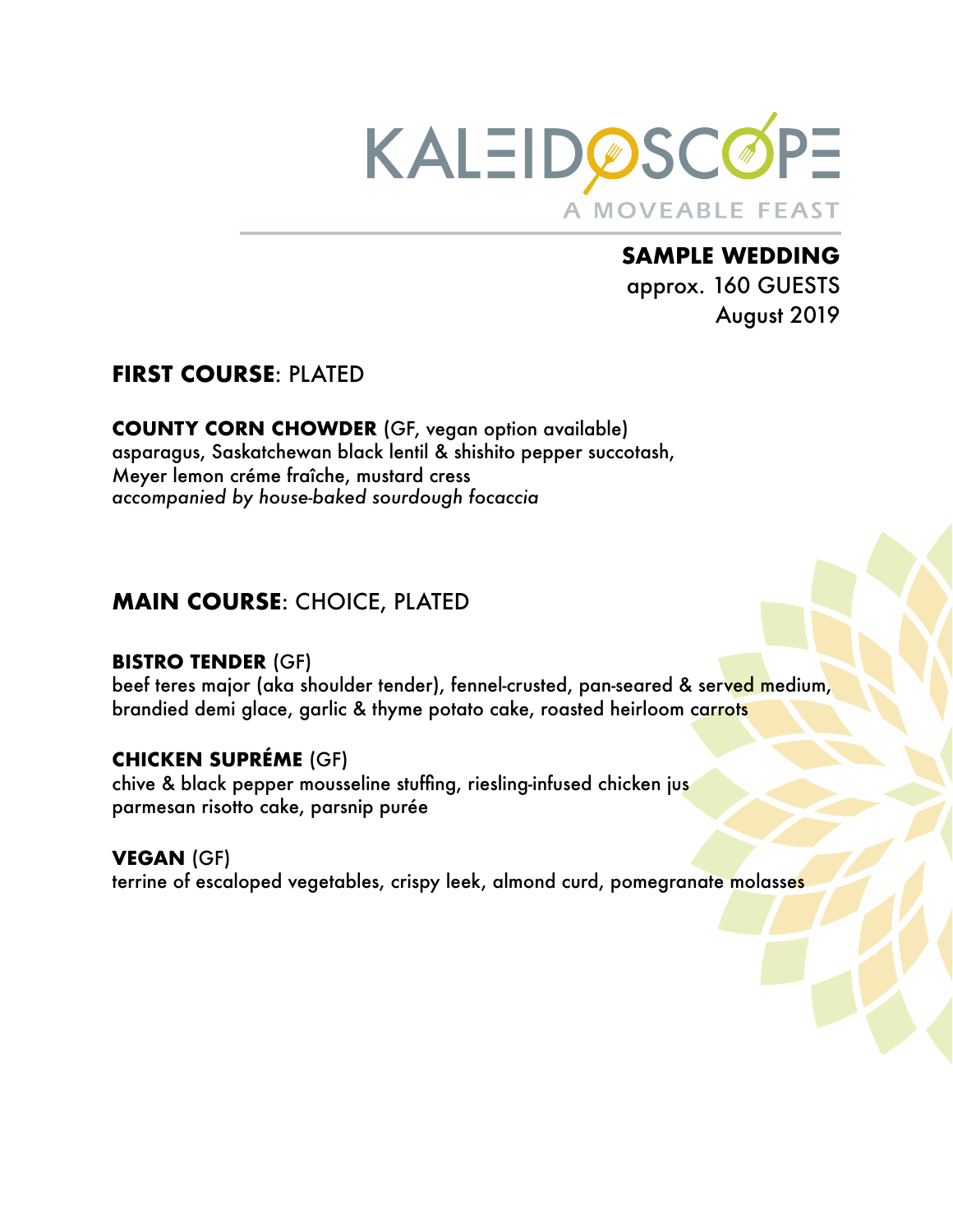

**SAMPLE WEDDING**  approx. 160 GUESTS August 2019

### **SALADS:** FAMILY STYLE

**GREENS** (GF, vegan)

local gathered greens, shaved fennel, shaved asparagus, endive, pickled onion local peaches, champagne vinaigrette

#### **TOMATO SALAD** (GF, vegan without cheese)

local tomato medley, grilled radicchio, local basil, balsamic reduction, firm sheep's cheese, fruity olive oil

**HARICOTS** (GF, vegan) local green & yellow beans, arugula, pink peppercorn aïoli, preserved lemon